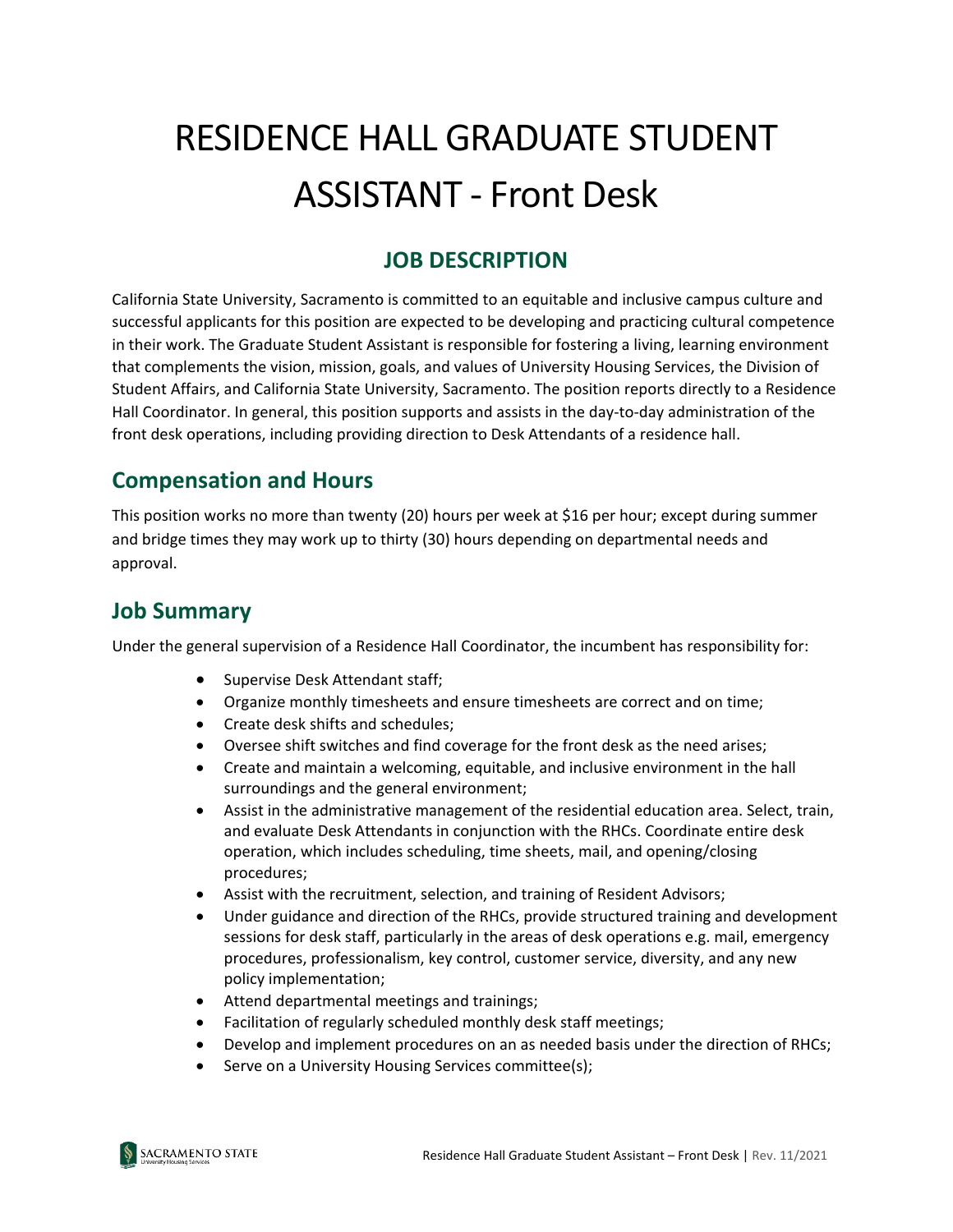- Maintain regular contact with supervisor (through 1:1 meetings) and other University Housing Services staff as needed;
- Serve as a resource person for students and staff;
- Abide, interpret, and enforce university policies, procedures, and regulations;
- Maintain vigilance over keys and preform key audits;
- Responsible for managing time and establishing work priorities;
- Ensure COVID-19 policies and practices are being followed at desk and in lobby;
- Other duties as assigned by the supervisor.

#### **Customer Service and Administrative Functions**

- Assist hall staff in any emergency or emergency drills;
- Answer front desk phone, take messages, and give information concerning the University and residence halls;
- Maintain communications log of observations/concerns worthy to note, as well as reminders for next shift;
- Ensure StarRez modules pertaining to desk operations are always up to date (I.e. keys, resources, etc.);
- Maintain the lobby area, mailbox area, and desk area in a clean and orderly fashion;
- Ensure work orders are placed correctly and in a timely manner;
- Ensure desk area is left in a neat and orderly manner at the end of the shift;

The intent is to renew this position each year based on performance, departmental need, available funding, and positive academic/disciplinary standing.

# **Required Qualifications**

- Must be in good disciplinary standing with the University when appointed and for the duration of the employment period;
- Must be in good academic standing (minimum cumulative GPA of 3.0 and for each semester while employed);
- Must be enrolled in at least three (3) units each semester at CSU, Sacramento while employed;
- Enrolled in a graduate program at Sacramento State;
- Ability to work a flexible schedule, including evenings and weekends;
- Excellent communication, administrative, organizational, and customer service skills;
- Ability to work in a diverse environment with college students, parents, and guardians;
- Self-motivated and able to work independently with nominal supervision.

# **Preferred Qualifications**

- Currently live or have lived in a university-owned/affiliated housing area for at least one (1) year and or have been a desk attendant;
- Experience in a residential education environment or equivalent experience;
- Experience in a student leadership position (i.e. Resident Advisor, Student Activities, and Student Government) at an institution of higher education.
- Graduate student in the Higher Education Leadership program or a related program.